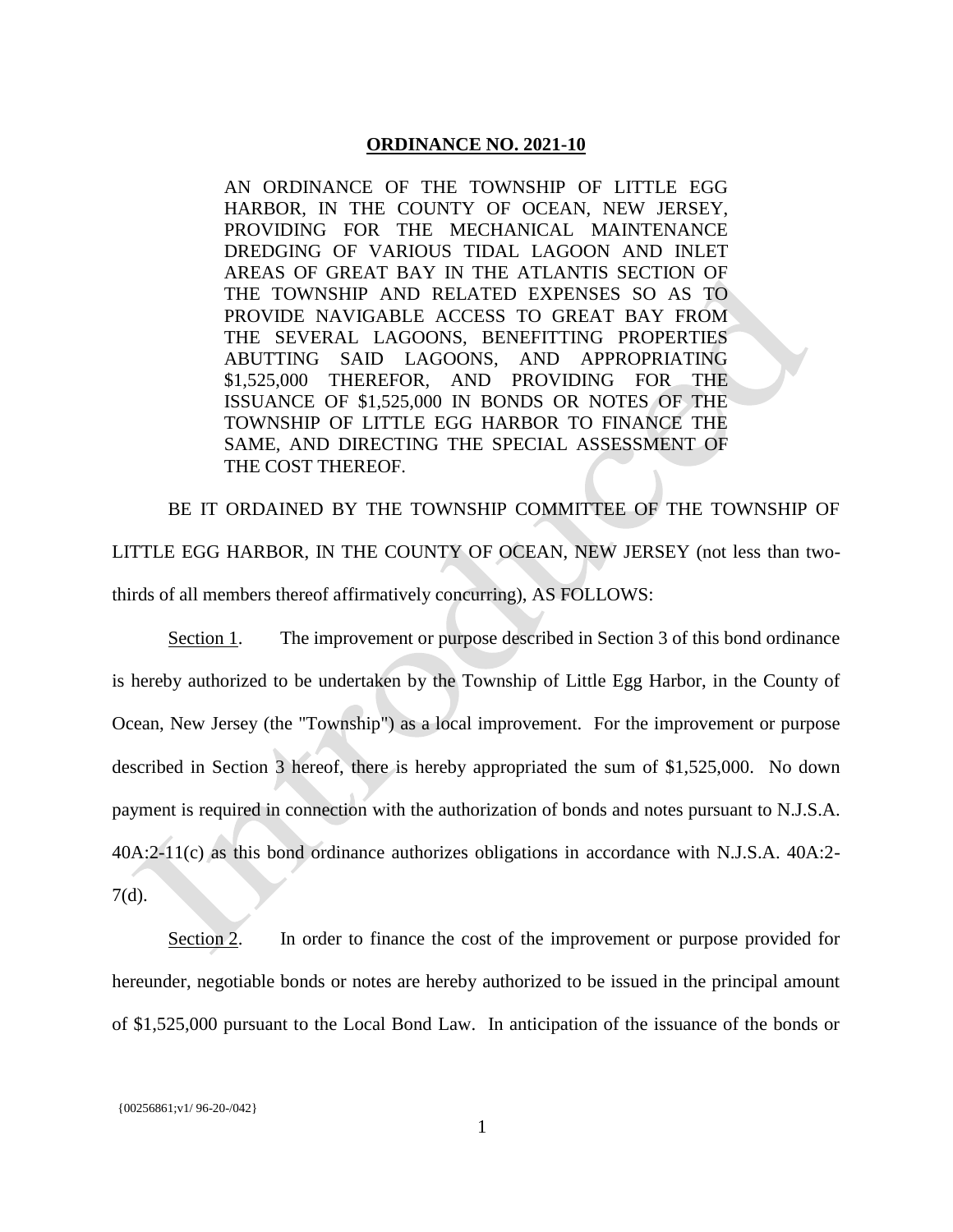notes, negotiable bond anticipation notes are hereby authorized to be issued pursuant to and within the limitations prescribed by the Local Bond Law.

Section 3. (a) The improvement hereby authorized and the purpose for the financing of which the bonds or notes are to be issued is the mechanical maintenance dredging of bottom sediments from various tidal lagoon and inlet areas of Great Bay in the Atlantis section of the Township, so as to provide navigable access to Great Bay from the several lagoons, benefitting properties, abutting said lagoons, located along Atlantis Boulevard, Country Club Boulevard, Great Bay Boulevard, Hunter Court, Hunter Drive, Overlook Drive and Sea Isle Drive within the Township, including the storage, dewatering, transportation and disposal of dredged material, and also including all work and materials, equipment, labor and appurtenances necessary therefor or incidental thereto. The affected properties, listed by block and lot as designated on the Official Tax Map of the Township, include, but are not limited to, the following:

| Block 326.01: | Lots 1, 2, 3, 4, 5, 6, 7, 8.04, 8.05, 8.06, 8.07, 8.10, 8.11, 8.12, 8.13,<br>8.14, 15, 16, 17, 18, 19, 20 and 21;                                                                                                      |
|---------------|------------------------------------------------------------------------------------------------------------------------------------------------------------------------------------------------------------------------|
| Block 326.02: | Lots 1, 2, 3, 4, 5, 6, 7, 8, 9 and 10;                                                                                                                                                                                 |
| Block 331.04: | Lots 1, 2, 3, 4, 5, 6, 7, 8, 9, 10, 11, 12, 13, 14, 15, 16, 17, 18, 19, 20,<br>21, 22, 23, 24, 25, 26, 27 and 28;                                                                                                      |
| Block 331.05: | Lots 1, 2, 3, 4, 5 and 6;                                                                                                                                                                                              |
| Block 331.06: | Lots 1, 3, 4, 5, 6, 7, 8, 9, 10, 11, 12, 12.06, 13, 14, 15, 16, 17, 18, 19,<br>20, 21, 22, 23, 24, 25, 26, 27, 28, 29, 30, 31, 32, 33, 34, 35, 36, 37,<br>38, 39, 40, 41, 42, 43, 44, 45, 46, 47, 48.01 and 50.01; and |
| Block 331.07: | Lots 1, 2, 3, 4, 5, 6, 7, 8, 9, 10, 11, 12, 13, 14, 15, 16 and 17.                                                                                                                                                     |

{00256861;v1/ 96-20-/042}

2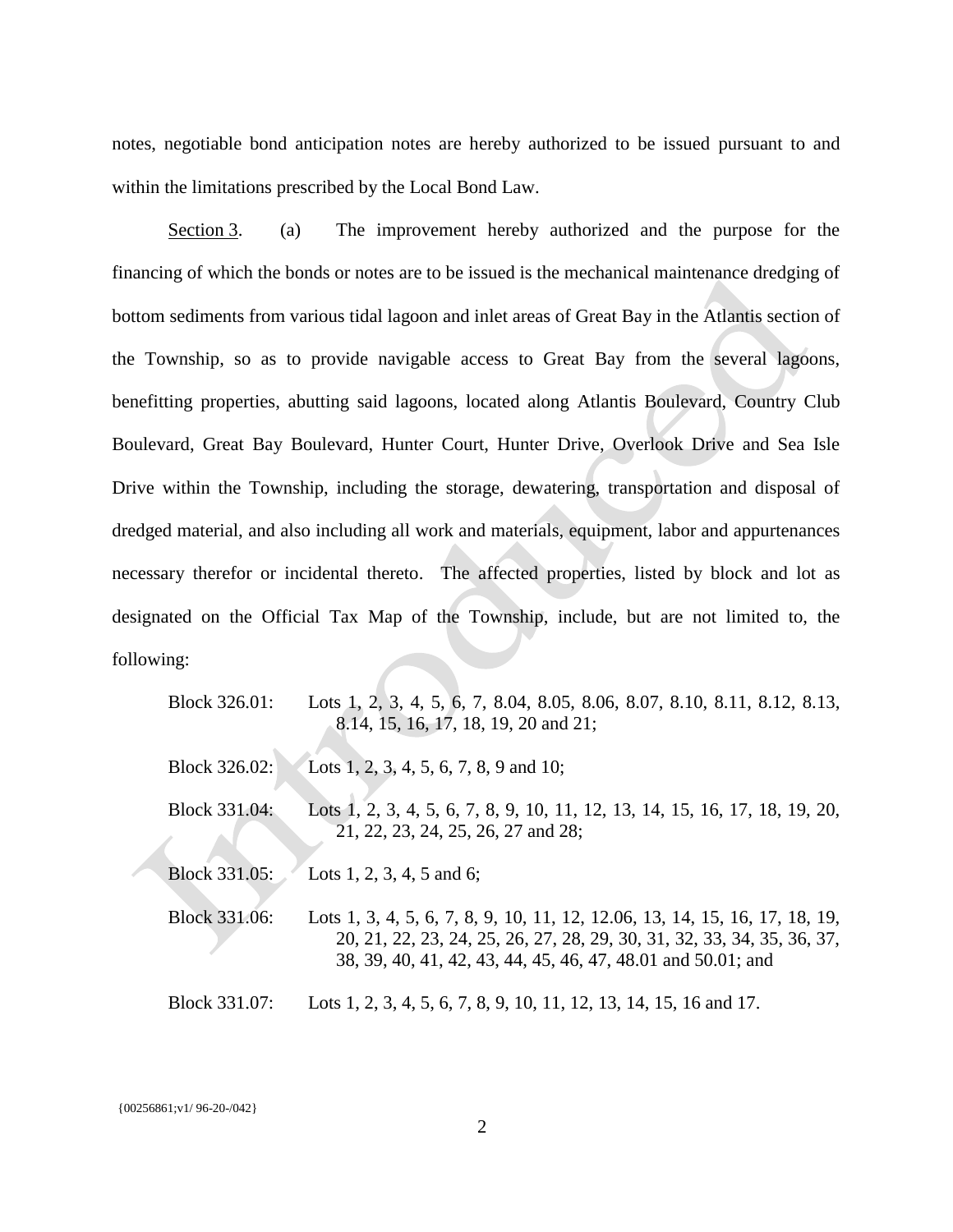(b) The estimated maximum amount of bonds or notes to be issued for the improvement or purpose is as stated in Section 2 hereof.

(c) The estimated cost of the improvement or purpose is equal to the amount of the appropriation herein made therefor.

Section 4. All bond anticipation notes issued hereunder shall mature at such times as may be determined by the chief financial officer; provided that no note shall mature later than one year from its date. The notes shall bear interest at such rate or rates and be in such form as may be determined by the chief financial officer. The chief financial officer shall determine all matters in connection with notes issued pursuant to this bond ordinance, and the chief financial officer's signature upon the notes shall be conclusive evidence as to all such determinations. All notes issued hereunder may be renewed from time to time subject to the provisions of N.J.S.A. 40A:2-8.1. The chief financial officer is hereby authorized to sell part or all of the notes from time to time, at not less than par and accrued interest, at public or private sale and to deliver them to the purchasers thereof upon receipt of payment of the purchase price plus accrued interest from their dates to the date of delivery thereof. The chief financial officer is directed to report in writing to the governing body at the meeting next succeeding the date when any sale or delivery of the notes pursuant to this bond ordinance is made. Such report must include the amount, the description, the interest rate and the maturity schedule of the notes sold, the price obtained and the name of the purchaser.

{00256861;v1/ 96-20-/042} Section 5. The capital budget or temporary capital budget (as applicable) of the Township is hereby amended to conform with the provisions of this bond ordinance to the extent of any inconsistency herewith. In the event of any such inconsistency and amendment, the resolution in the form promulgated by the Local Finance Board showing full detail of the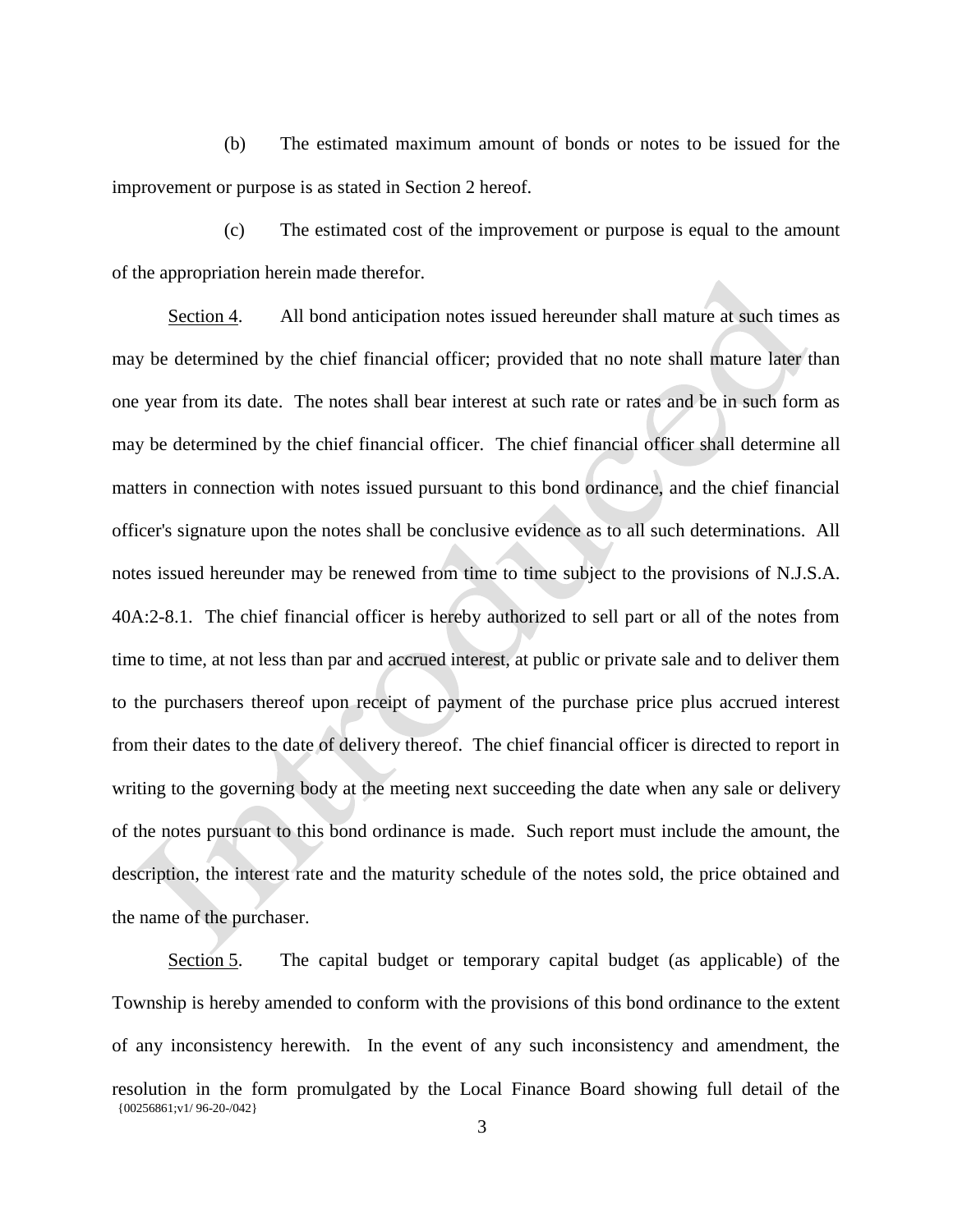amended capital budget or amended temporary capital budget (as applicable) and capital program as approved by the Director of the Division of Local Government Services is on file with the Clerk and is available there for public inspection.

Section 6. Notice is hereby given to the owners of all lots and parcels of real estate benefited by the improvement described in Section 3 hereof and affected by the improvement described therein that the Township of Little Egg Harbor intends to make and to levy special assessments against all such lots and parcels of real estate in an aggregate amount of not exceeding \$1,525,000 and for not to exceed annual installments over 10 years. Accordingly, the estimated maximum amount of special assessments shall not exceed \$1,525,000 and shall be paid in not to exceed 10 annual installments. Such special assessments shall be made and levied in the manner provided by law and shall be as nearly as possible in proportion to and not in excess of the peculiar benefit, advantage or increase in value that the respective lots and parcels of real estate shall be deemed to receive by reason of the improvement, said assessment to be computed by the Township on the basis of an equal share per tax lot.

{00256861;v1/ 96-20-/042} Section 7. The owner of any land upon which an assessment for the local improvement shall have been made may pay such assessment in the number of equal yearly installments determined herein with legal interest on the unpaid balance of the assessment. The first of such installments shall be due and payable two months after the confirmation of the assessment, and each subsequent annual installment and interest shall be payable in each successive year at such time as the governing body shall determine by resolution, provided that any owner of land so assessed shall have the privilege of paying the whole of any assessment or any balance of installments with accrued interest thereon at one time. In case any such installment shall remain unpaid for thirty (30) days after the time it shall become due and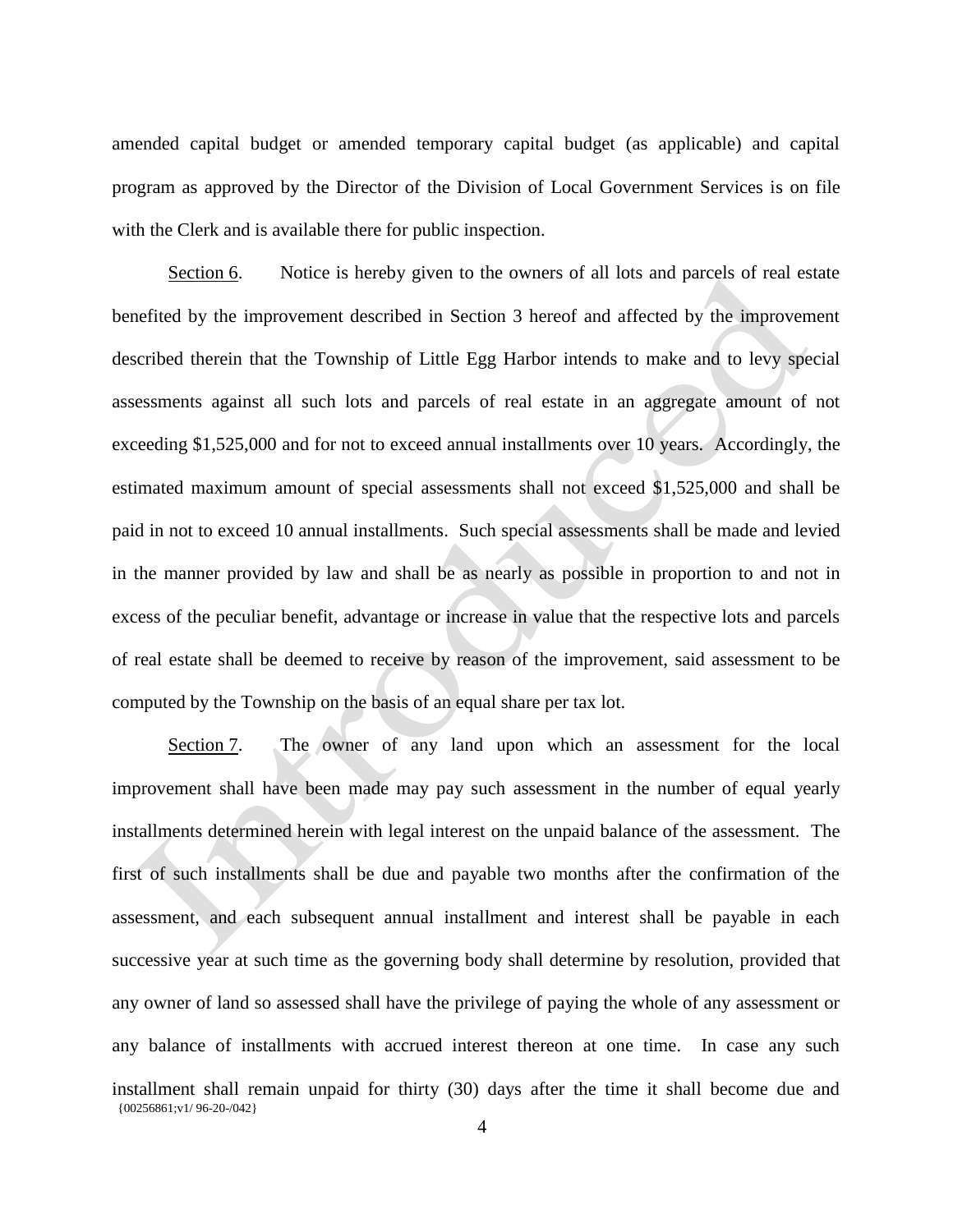payable, it shall draw interest at the same rate imposed upon the arrearage of taxes in the Township and shall be collected in the same manner as provided by law for other past-due assessments. Such assessment shall remain a lien upon the land described herein until the assessment, with all installments and accrued interest thereon, shall be paid and satisfied. Notwithstanding anything herein to the contrary, the Township shall have the right to waive default as may be permitted by law.

Section 8. The following additional matters are hereby determined, declared, recited and stated:

(a) The improvement or purpose described in Section 3 of this bond ordinance is not a current expense. It is an improvement or purpose the Township may lawfully undertake as a local improvement, the cost of which shall be specially assessed on property specially benefited thereby.

(b) The period of usefulness of the improvement or purpose, within the limitations of the Local Bond Law, according to the reasonable life thereof computed from the date of the bonds authorized by this bond ordinance, is ten (10) years.

(c) The Supplemental Debt Statement required by the Local Bond Law has been duly prepared and filed in the office of the Clerk, and a complete executed duplicate thereof has been filed in the office of the Director of the Division of Local Government Services in the Department of Community Affairs of the State of New Jersey. Such statement shows that the gross debt of the Township as defined in the Local Bond Law is increased by the authorization of the bonds and notes provided in this bond ordinance by \$1,525,000, and the obligations authorized herein will be within all debt limitations prescribed by that Law.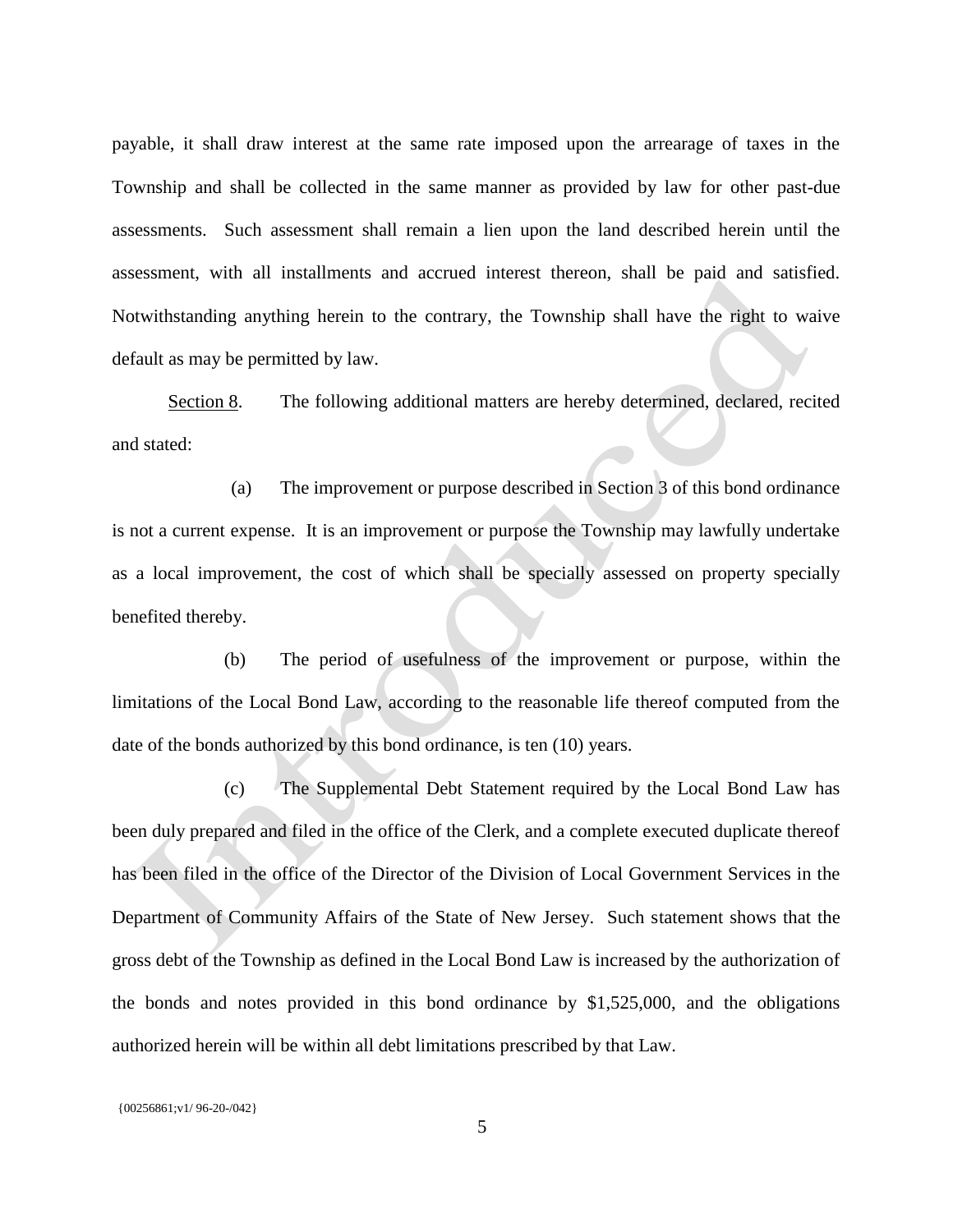(d) An amount not exceeding \$197,500 for items of expense listed in and permitted under N.J.S.A. 40A:2-20 is included in the estimated cost indicated herein for the improvement or purpose.

(e) The Township intends to issue bonds or notes to finance the cost of the improvements or purposes described in Section 3 of this ordinance. The Township expects that the maximum principal amount of bonds or notes that will be issued to finance the cost of the improvements or purposes described in Section 2 of this bond ordinance is \$1,525,000. If the Township incurs any such costs prior to the issuance of the bonds or notes, the Township intends to reimburse itself for such expenditures with the proceeds of the bonds or notes.

(f) The Township hereby determines that it anticipates that it will contribute \$0 (zero) to the payment of the cost of the local improvement described in Section 3 hereof. The cost of the local improvement shall be paid by special assessments which shall be levied on property specially benefitted thereby, in accordance with law. However, if the amount of the special assessments as finally confirmed is less than \$1,525,000, the Township will contribute the difference to the cost of the improvement.

(g) This bond ordinance authorizes obligations of the Township solely for a purpose described in N.J.S.A. 40A:2-7(d). This purpose is in the public interest and is for the health, welfare, convenience or betterment of the inhabitants of the Township. The amounts to be expended for this purpose pursuant to this bond ordinance are not unreasonable or exorbitant, and the issuance of the obligations authorized by this bond ordinance will not materially impair the credit of the Township or substantially reduce its ability to pay punctually the principal of and the interest on its debts and to supply other essential public improvements and services. The

<sup>{00256861;</sup>v1/ 96-20-/042} Local Finance Board in the Division of Local Government Services of the Department of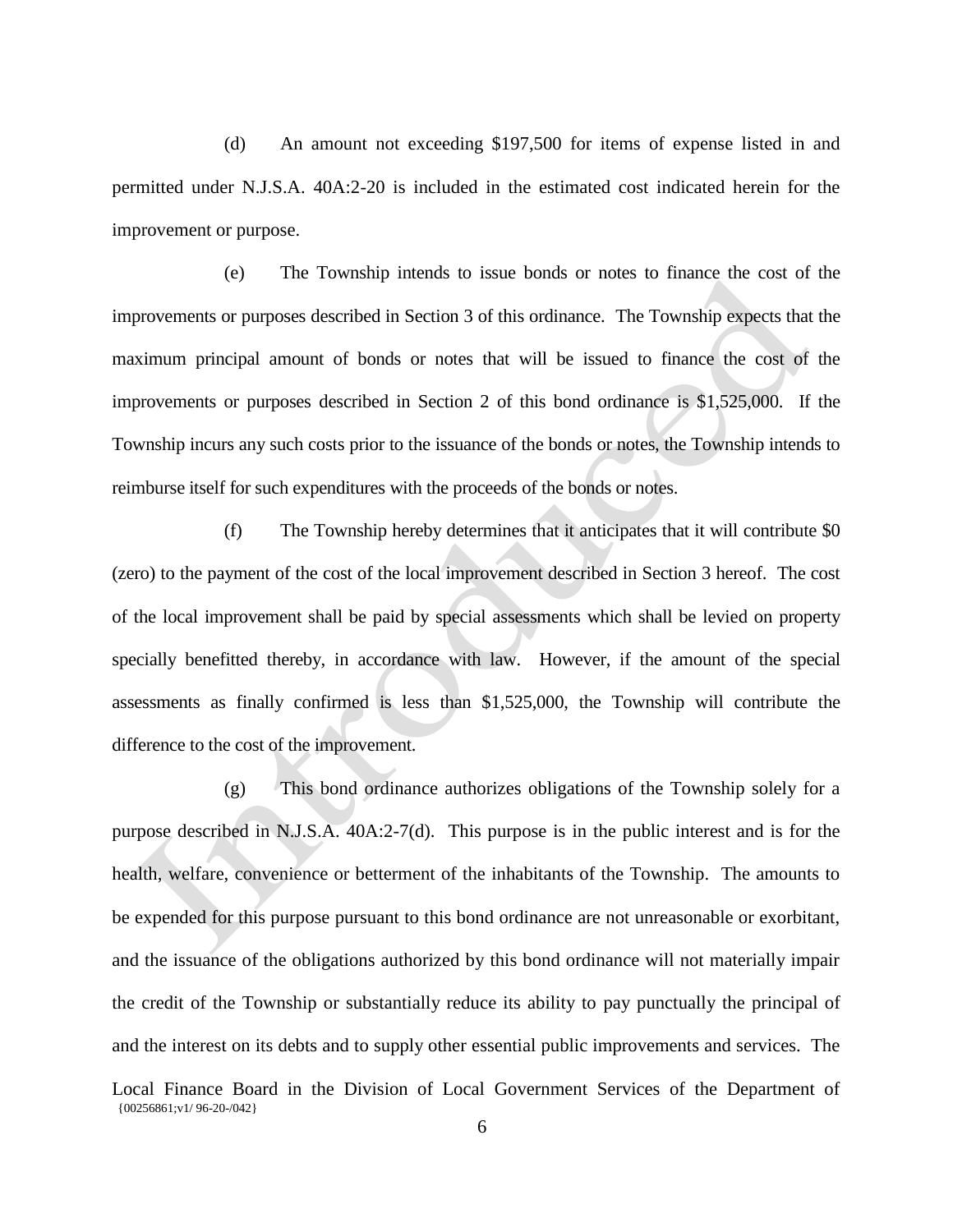Community Affairs of the State of New Jersey has heretofore made a determination to this effect and has caused its consent to be endorsed upon a certified copy of this bond ordinance as passed upon first reading.

Section 9. Any grant moneys received for the purposes described in Section 3 hereof shall be applied either to direct payment of the cost of the improvement or to payment of the obligations issued pursuant to this bond ordinance. The amount of obligations authorized hereunder shall be reduced to the extent that such funds are received and so used.

Section 10. The full faith and credit of the Township is hereby pledged to the punctual payment of the principal of and the interest on the obligations authorized by this bond ordinance. The obligations shall be direct, unlimited obligations of the Township, and the Township shall be obligated to levy *ad valorem* taxes upon all the taxable real property within the Township for the payment of the obligations and the interest thereon without limitation of rate or amount.

Section 11. After passage upon first reading of this bond ordinance, the Township Clerk is hereby directed to publish the full text of the bond ordinance, together with the notice set forth below entitled: "NOTICE OF PENDING BOND ORDINANCE" (with appropriate completions, insertions and corrections), at least once in a newspaper qualified under N.J.S.A. 40A:2-19, at least ten days prior to the date set for public hearing and further consideration for final passage (which date shall be at least ten days after introduction and first reading). The Township Clerk is further directed to mail a copy of the ordinance together with notice of the introduction thereof to every person whose lands may be affected by the ordinance or any assessment which may be made in pursuance thereof, so far as the same may be ascertained, directed to his last known post-office address. The Township Clerk is further directed to comply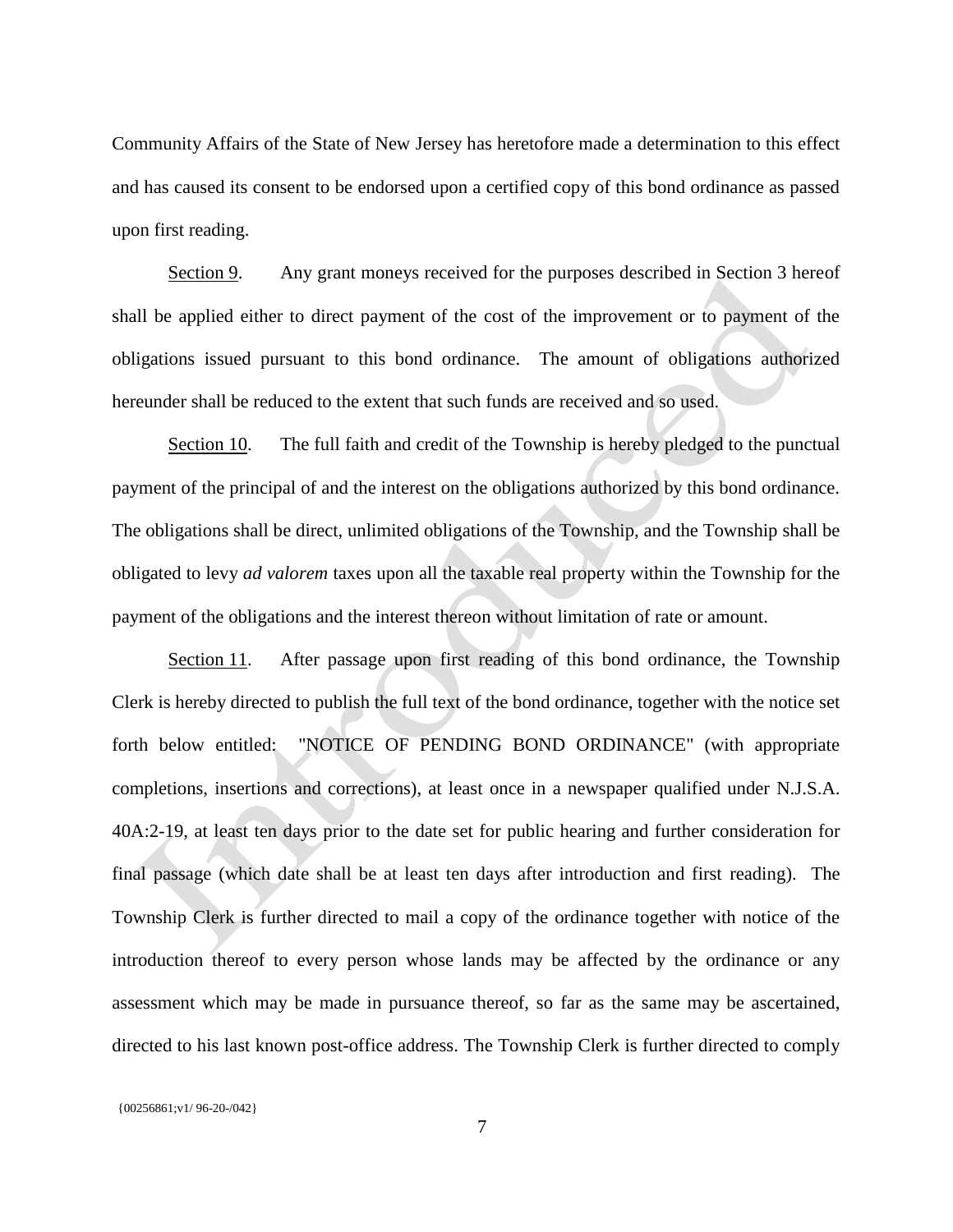with all provisions of N.J.S.A. 40:49-2, 40:49-6 and 40A:2-17(b) regarding postings, publications, mailing and the provision of copies of this bond ordinance.

Section 12. After final adoption of this bond ordinance by the Township Committee, the Township Clerk is hereby directed to publish the full text of this bond ordinance, as finally adopted, together with the notice set forth below entitled: "NOTICE OF ADOPTION OF BOND ORDINANCE" (with appropriate completions, insertions and corrections), at least once in a newspaper qualified under N.J.S.A. 40A:2-19.

Section 13. The Township Committee of the Township hereby covenants on behalf of the Township to take any action necessary or refrain from taking such action in order to preserve the tax-exempt status of the bonds and notes authorized hereunder as is or may be required under the Internal Revenue Code of 1986, as amended, and the regulations promulgated thereunder (the "Code"), including compliance with the Code with regard to the use, expenditure, investment, timely reporting and rebate of investment earnings as may be required thereunder.

Section 14. To the extent that any previous ordinance or resolution is inconsistent herewith or contradictory hereto, said ordinance or resolution is hereby repealed or amended to the extent necessary to make it consistent herewith.

Section 15. This bond ordinance shall take effect 20 days after the first publication thereof after final adoption, as provided by Section 12 hereof and the Local Bond Law.